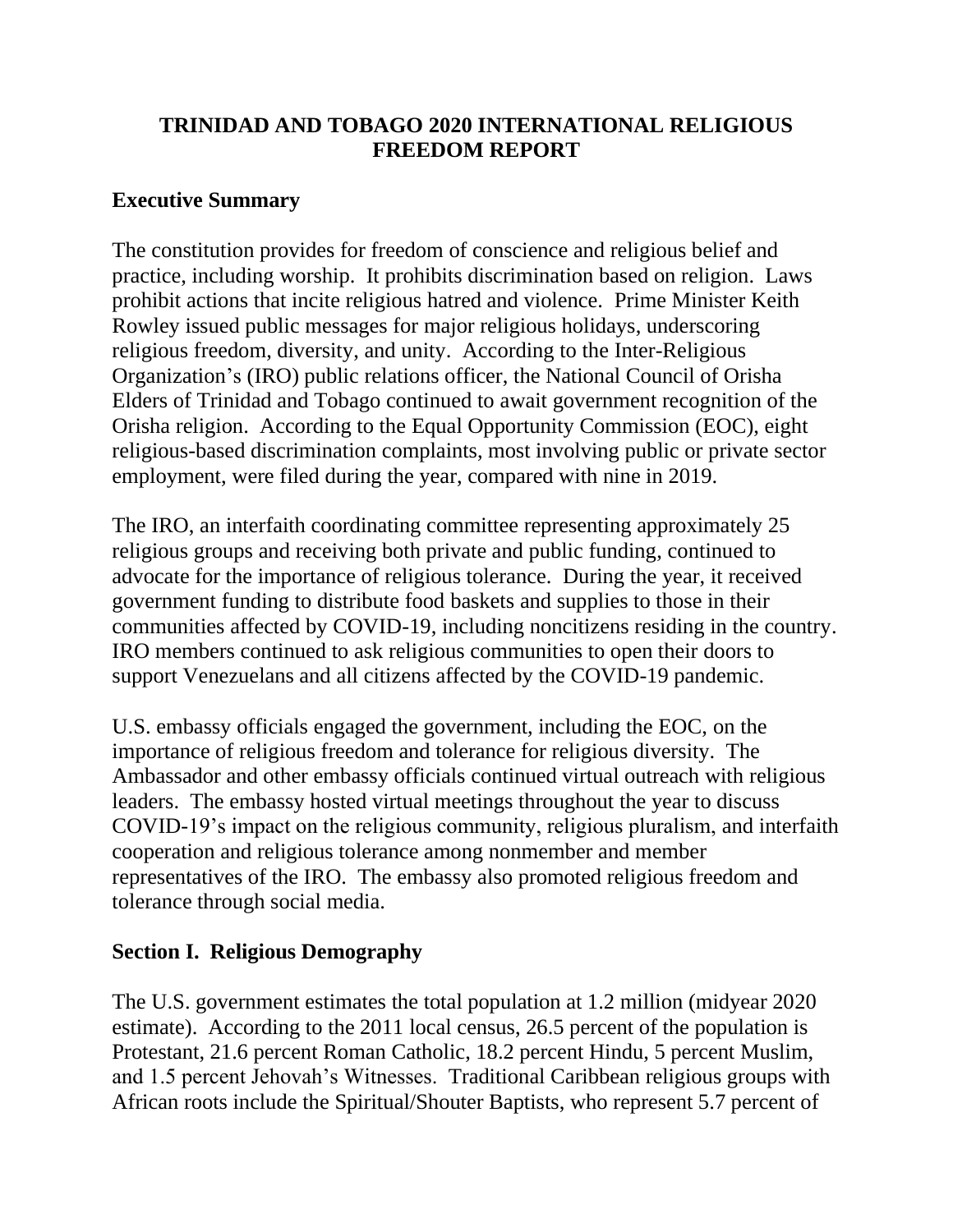the population, and the Orisha, who incorporate elements of West African Yoruba spiritualism and Christianity, at 0.9 percent. The census also reports 2.2 percent of the population has no religious affiliation, 11.1 percent do not state a religious affiliation, and 7.5 percent list their affiliation as "other," which includes several small Christian groups, including The Church of Jesus Christ of Latter-day Saints, as well as Baha'is, Rastafarians, Buddhists, and Jews.

The religious composition of the two-island country is distinct. On Trinidad, which contains 95 percent of the country's population, those of African descent make up 32 percent of the population and are predominantly Christian. A small, primarily Sunni Muslim community is concentrated in and around Port of Spain, along the east-west corridor of northern Trinidad, and in certain areas of central and south Trinidad. Persons of East Indian descent constitute 37 percent of the population, approximately half of whom are Hindu, in addition to Muslims, Presbyterians, and Catholics. The population of Tobago is 85 percent of African descent and predominantly Christian.

### **Section II. Status of Government Respect for Religious Freedom**

#### **Legal Framework**

The constitution provides for freedom of conscience and religious belief and observance, including worship. It recognizes the existence of fundamental human rights and freedoms and prohibits discrimination based on religion.

The law prohibits acts of sedition and seditious intent, which include engendering or promoting feelings of ill will towards, hostility to, or contempt for any class of inhabitants, including based on religion.

A fine of up to 1,000 Trinidad and Tobago dollars (TTD) (\$150) may be levied for expressions of hatred directed specifically against a person's religion, including any "riotous, violent, indecent, or disorderly behavior in any place of divine worship" or attacks, ridicule, or vilification of another person's religion in a manner likely to provoke a breach of the peace. The law is rarely enforced.

The law also prescribes a fine and imprisonment of two years for "any person who is convicted of any act or an attempt to commit blasphemy, writing and publishing, or printing and publishing, any blasphemous libel," but the government does not enforce the law.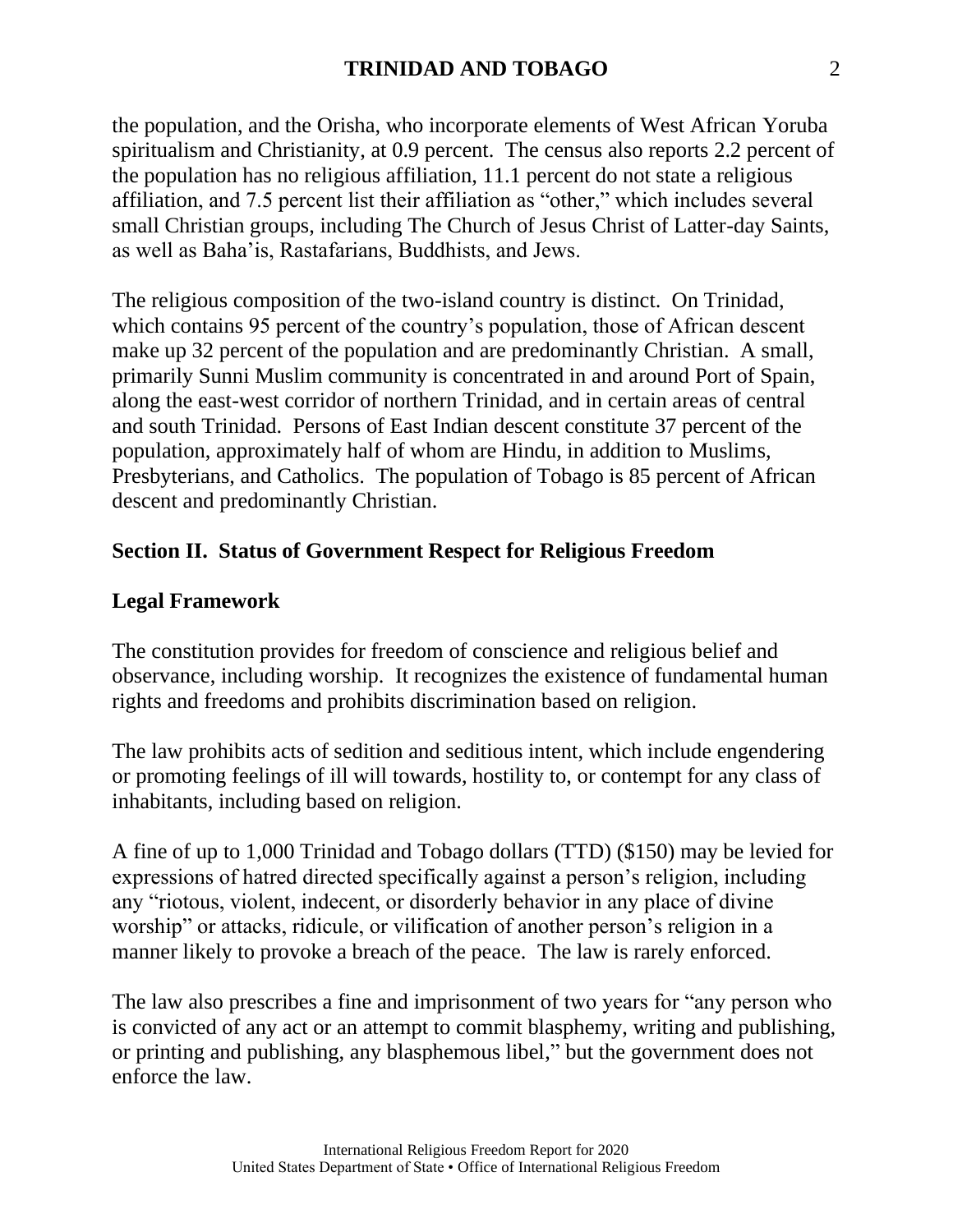Judicial review, with the power of the court to modify or enforce orders, is available to those who state they are victims of religious discrimination. Claimants may also appeal a court's decision.

Possession and use of up to 30 grams of marijuana is legal, but the consumption of marijuana is illegal in public spaces. The law also provides a pathway for the expungement of prior marijuana convictions, including for those using marijuana for religious rituals, and it allows individuals to cultivate plants for personal use.

Religious groups must register with the government to receive tax-exempt donations or gifts of land, perform marriages, or receive visas for foreign missionaries. To register, groups must demonstrate they are nonprofit organizations, be in operation for at least one year, and submit a request for charitable status to the Ministry of Finance. The request must include a certificate or articles of incorporation, the constitution and bylaws of the organization, and the most recently audited financial statements. Religious groups have the same rights and obligations as most legal entities, regardless of their registration status. They may, for example, own land and hire employees, and they are liable for property taxes and government-mandated employee benefits.

Chaplains representing different faiths present in the country may visit prisons to perform religious acts and minister to prisoners.

The EOC is established by law as an independent body composed of five commissioners appointed by the President with advice from the Prime Minister and leader of the opposition. The EOC is charged with eliminating discrimination through investigating and resolving complaints through conciliation as well as with developing education programs.

The government permits religious instruction in public schools, allocating time each week during which any religious group may provide an instructor at the parent's request for an adherent in the school. Attendance at these classes is voluntary, and the religious groups represented are diverse. The law states public schools may not refuse admission to individuals based on religious beliefs, and no child is required to attend any religious observance or receive instruction in religious subjects as a condition of admission or continued attendance in a public school. Private schools, also called "assisted schools," receive a combination of government and private funding.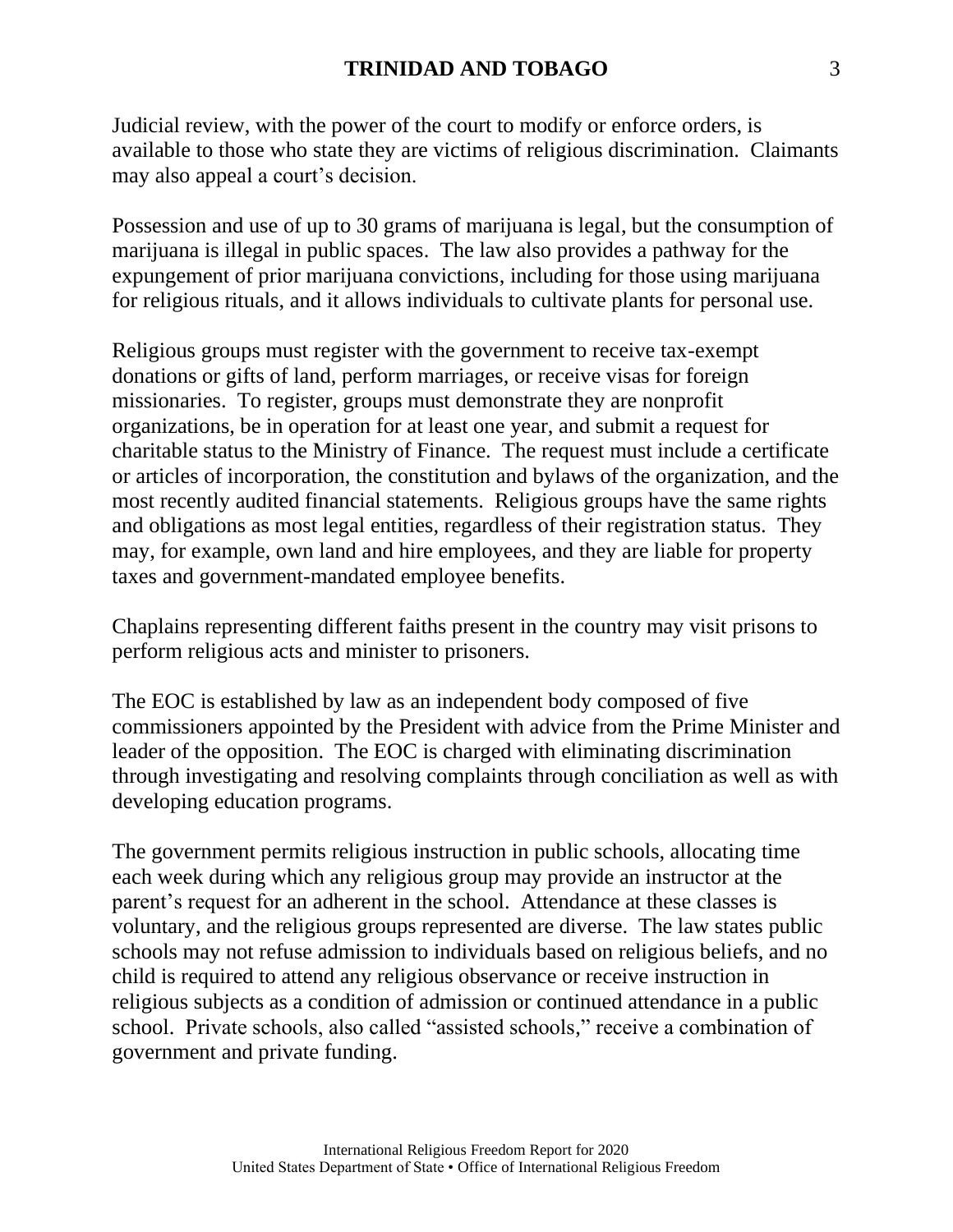The government subsidizes religiously affiliated public schools, including schools operated by Christian, Hindu, and Muslim groups. The government allots primary school funding on a per-pupil basis, with the amount varying each year. For secondary schools, the government allots funding based on budget requests submitted by each school.

No child over two months of age is permitted to enter a nursery, preschool, or primary school without first being immunized or having started the immunization process. The law does not make an exception for religious beliefs.

Parents may enroll their children in religiously affiliated or other private schools, or in some cases, homeschool them as an alternative to public education as long as a parent interested in homeschooling submits a letter of intent to the Ministry of Education, which determines if the parent is qualified.

Foreign missionaries must meet standard requirements for entry visas and must represent a registered religious group in the country. Permits are valid for a maximum period of three years at a cost of TTD 500 (\$75) per year. Missionaries may not remain longer than three years per visit but may reenter after a year's absence.

The country is a party to the International Covenant on Civil and Political Rights.

## **Government Practices**

According to the IRO public relations officer, the National Council of Orisha Elders of Trinidad and Tobago continued to wait for the government to recognize the Orisha religious group. Its registration application was submitted to the government in 2018.

According to the EOC, a total of eight religious-based discrimination complaints were filed during the year, compared with nine in 2019. Most of the complaints were employment related, including in both the public and private sectors. According to the report, cases involved Christians, Hebrew Israelites, Hindus, Muslims, and Orishas.

The government continued to limit the number of long-term foreign missionaries to 35 per registered religious group. Missionaries in excess of the 35 individuals allowed could remain in the country for a maximum of 30 days. IRO members said the government equitably applied the law. Some international religious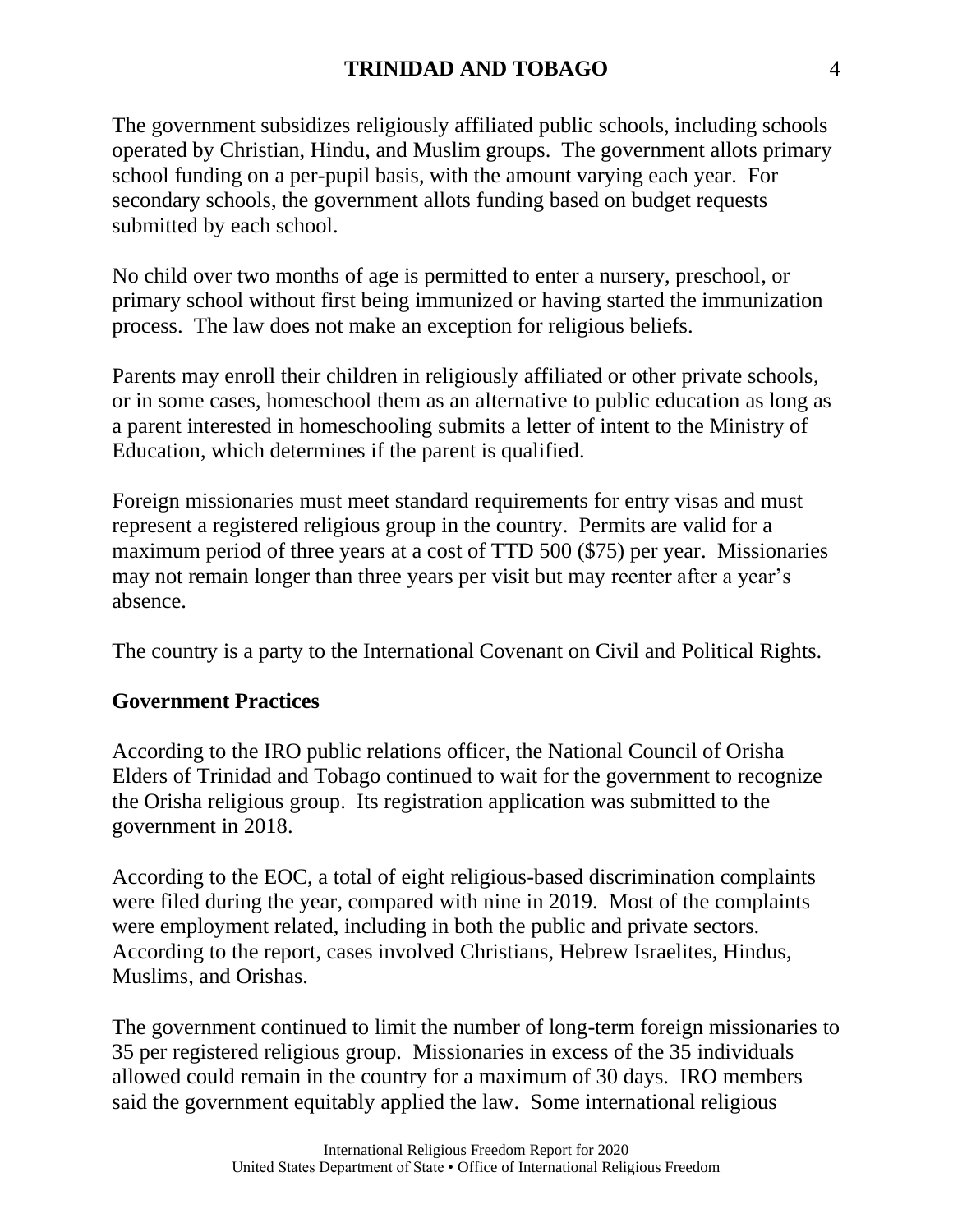groups, however, said more than 35 missionaries could remain in the country if they affiliated with more than one registered group, including nonprofit groups and charities. According to the president of the IRO, religious institutions could apply to extend the stay of their missionaries, but there was no guarantee of approval.

Members of the government and political party officials continued to participate and mark ceremonies and holidays of the various religious groups and emphasized religious tolerance and harmony in their virtual remarks. Prime Minister Rowley issued public messages for Easter and Ramadan, underscoring religious freedom, diversity, and unity. In his Ramadan message, Rowley recognized the challenges faced because of COVID-19, especially during Ramadan, including the inability to congregate because of stay-at-home measures. He also thanked Muslims for their donations to those affected by COVID-19.

### **Section III. Status of Societal Respect for Religious Freedom**

The IRO, which includes Christian denominations as well as Islamic, Hindu, Orisha, and Baha'i groups, continued to advocate for matters of religious and social concern. IRO members continued to ask their religious communities to open their doors to support Venezuelans and citizens affected by the COVID-19 pandemic. In May, faith-based organizations, including those belonging to IRO, received 30 million TTD (\$4.48 million) from the government to distribute humanitarian aid to their communities and other individuals affected by COVID-19. The grants could be used only to purchase food supplies to prepare food baskets and meals and to provide other food support for those adversely affected by the pandemic, including noncitizens.

### **Section IV. U.S. Government Policy and Engagement**

Embassy officials engaged the government, including the EOC, regarding its support for religious freedom and tolerance for religious diversity.

The Ambassador and other embassy officials continued virtual outreach with religious leaders. In October, the embassy hosted a virtual meeting with IRO members to discuss interfaith cooperation and religious tolerance among nonmember and member representatives of the IRO as well as COVID-19's impact on the religious community.

Embassy staff met virtually with Muslim religious and civil society leaders, including imams, for discussions on topics that included religious tolerance.